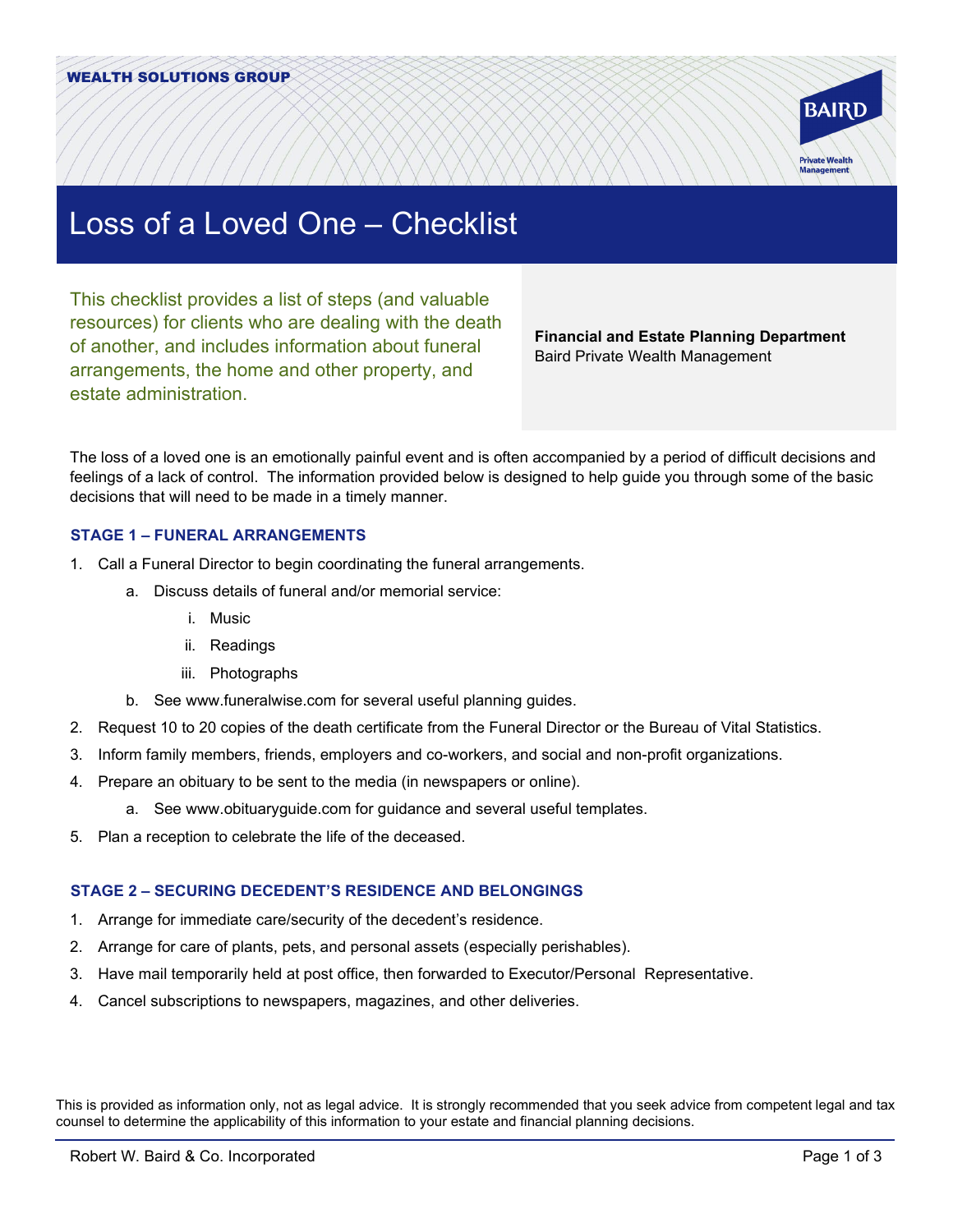## **STAGE 3 – ESTATE PREPARATION (IF YOU ARE APPOINTED EXECUTOR OR PERSONAL REPRESENTATIVE)**

- 1. Locate original Estate Planning Documents (Will, Trusts, etc).
- 2. Locate other important documents and financial records:
	- a. Certificates (Birth, Marriage, and Divorce)
	- b. Account statements (investments, retirement accounts, bank accounts, annuities, insurance policies, etc)
- 3. Identify and schedule an appointment with the decedent's Attorney.
- 4. Identify and schedule appointment with the decedent's various other advisors:
	- a. Financial Advisor
	- b. Life Insurance Agent
	- c. Accountant / Tax Preparer
	- d. Property & Casualty Agent
- 5. Notify Social Security/Veterans Administration to process forms for obtaining benefits.
- 6. Contact employer (including State/Fed government agencies) and request unpaid salary/bonus vacation pay/pensions/other death-related benefits.
- 7. Continue Health Insurance Coverage for surviving spouse and dependent children.

# **STAGE 4 – ESTATE DISTRIBUTIONS**

- 1. File Decedent's Final Income Tax Return.
- 2. File Decedent's Estate Tax Return, if required.
- 3. Adjust cost basis, where applicable.
- 4. Pay Decedent's final expenses:
	- a. Outstanding bills
	- b. Loans
	- c. Estate / attorney /executor fees
	- d. Income tax / estate tax / accountant fees
- 5. Pay real property taxes.
- 6. Distribute the net estate to the appropriate beneficiaries or trusts.

# **STAGE 5 – HANDLING GRIEF**

Losing a loved one is among the most difficult crises we face in life. Sharing grief with those you love can often provide meaningful emotional support. It is also important that you give yourself time to adjust to your loss. Some experts say that the grieving process can take a year or longer. In any event, remember that you must work your way through your grief.

This is provided as information only, not as legal advice. It is strongly recommended that you seek advice from competent legal and tax counsel to determine the applicability of this information to your estate and financial planning decisions.